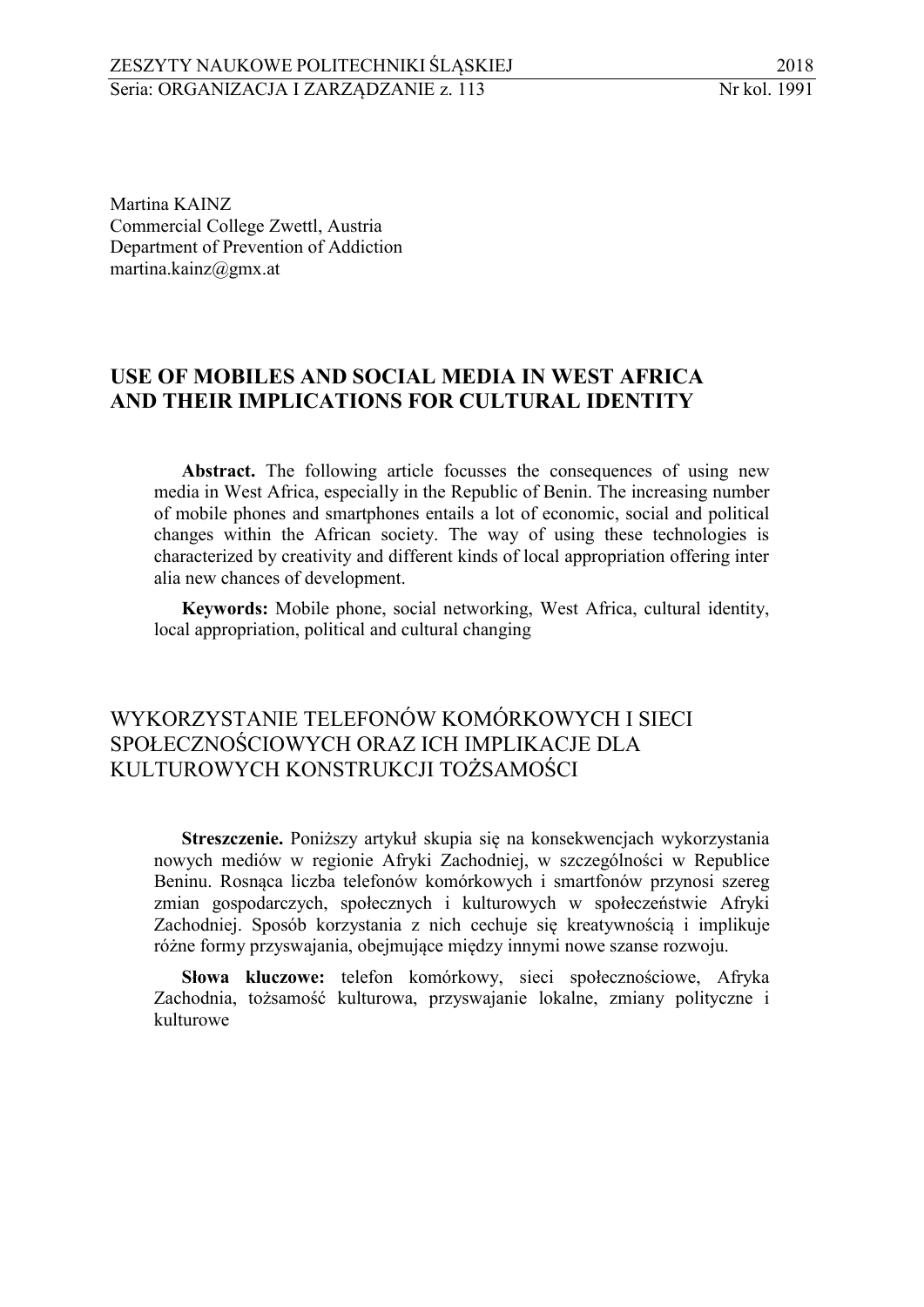## 1 **1. Introduction**

2 The annual growth rate of internet use on the African continent is remarkable: A 3 comparison of active internet users between January 2016 and January 2015 shows an increase of 14%. During the same period, the number of people who are actively using social 5 media has increased by even 24%. Viewed from a global perspective, internet penetration rate is lowest in Africa. Compared to Europe and the USA, where the percentage of people without internet access accounts for only one fifth of the population, nearly 75% of the 8 African population do not have access to Internet. In this context, it is important to note that differences within the African continent are significant.

The coastal regions of Africa provide greater access to the Internet than countries or 11 regions situated in the interior of the continent which can be explained by the fact that the costs of establishing infrastructure within this area are as much as five times higher than compared to the coastal regions<sup>1</sup>. The establishment of Internet infrastructure on the African market is mostly carried out by American and European groups, in recent years particularly *Intel, Orange, SAP* und *IBM*, but also by the Chinese companies *Huawei* and *ZTE*<sup>2</sup>.

> The major difference in Internet use between urban and rural areas is significant not only in Africa but all over the world and will most likely remain one of the biggest challenges for telecommunication over the next few years. According to a study by the Internet Telecommunication Union (ITU) from 2016, almost 90% of urban population do have access to broadband Internet, whereas the proportion for rural population is less than 30%. The proportion of Internet users in Africa shows significant differences from country to country. Internet penetration in Kenia is as high as 69,6%, which makes Kenya the country with the highest rate amongst African countries, whereas Eritrea's rate of only 1% is the lowest. Regional differences can also be found when comparing West African countries: In 2015, the country with the highest Internet penetration rate was Nigeria with 51,1%, while 19,6% of the population had access to the internet in Ghana, 11,8% in Benin and 5,7% in Togo.

> Nonetheless, it proves to be difficult to calculate the exact number of internet users in Africa because the number of internet-ready smartphones is steadily increasing and sharing of 29 devices is a common practice in Africa. Almost every African country aspires to improve internet access and especially mobile networks even in rural areas, while the actual funding of those projects varies greatly amongst different countries.

<sup>1</sup> Chéneau-Loquay A.: Quelle insertion de l'Afrique dans le Cyberspace? 8e Festival de la Géopolitique Grenoble, 16-19.03.2016, https://www.youtube.com/watch?v=vuyhyAZ1r Ts&t=2759s, 10.08.2016.

<sup>&</sup>lt;sup>2</sup> Wendt J.: Intel drängt ins afrikanische Smartphone-Geschäft. "Die Zeit", 30.01.2013.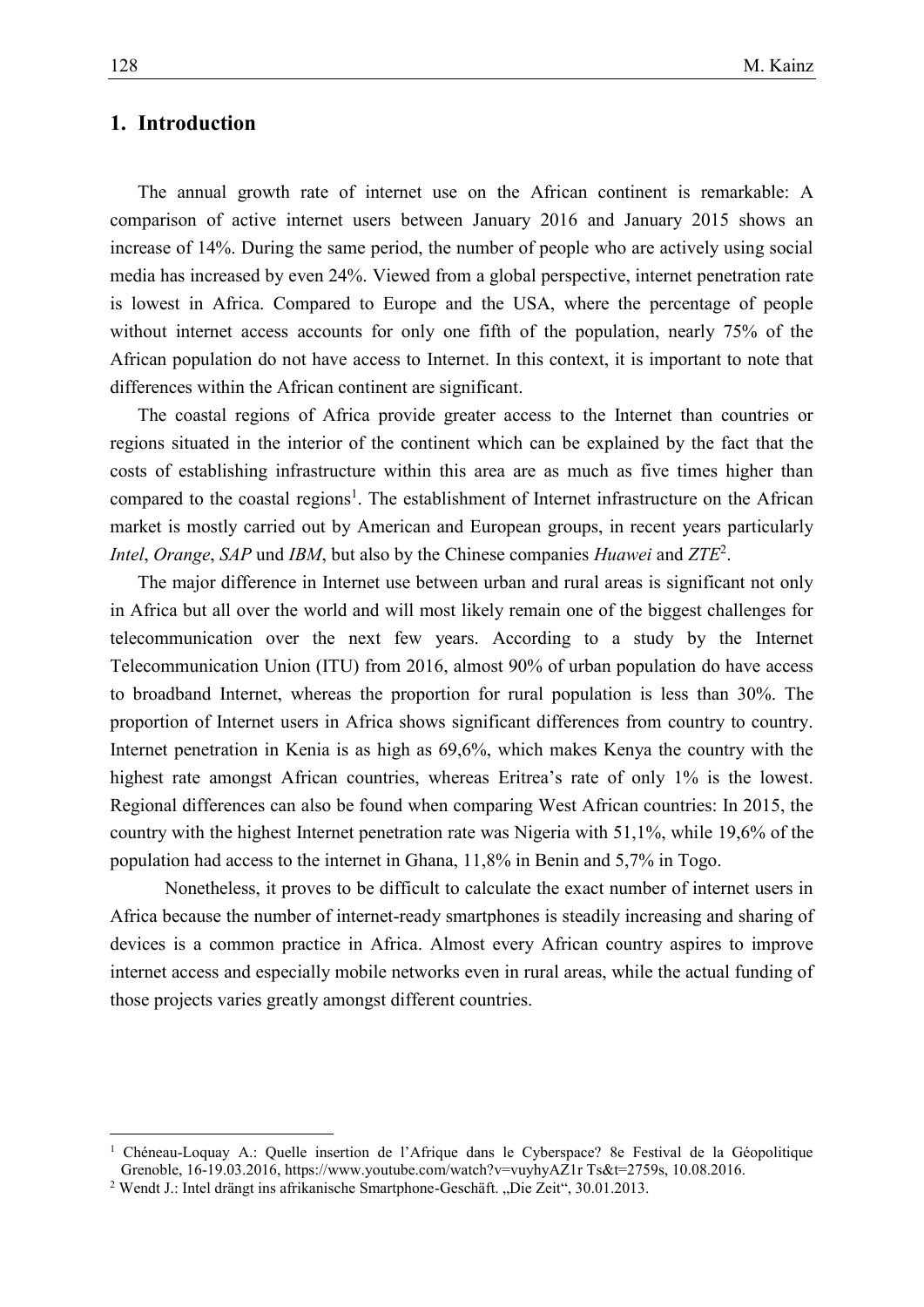#### 1 **2. The Advance of Mobile Phones**

Within the last decade, the number of mobile phone users in West Africa, as well as on the whole African continent has increased at a higher rate than prognosed by experts<sup>3</sup>: "The boom 6 of the mobile phone in Africa has exceeded even the most optimistic expectations of mobile service providers. It is the "miracle" of a great success"<sup>4</sup>. Based on numbers provided by the ITU (International Telecommunication Union), Chéneau-Loquay estimates the increase of mobile phones in Africa at 77% between 2006 and 2007 and at 40% on average between 2005 and  $2008<sup>5</sup>$ .  $and 2008<sup>5</sup>$ .

11 The number of mobile phones or SIM-cards has tripled between 2007 and 2014, while the percentage growth was the highest worldwide. Nonetheless every other person in Africa 13 possesses no mobile phone and a third of the population hardly has access to a working mobile network. The number of mobile phones in Africa will not cease to rise: Demographical data and prognoses, improvements of educational systems, increasing urbanisation, as well as rising life expectancy lead to the conclusion that the number of potential new customers will stay at a constant high level for some time<sup>6</sup>. Apart from the aforementioned numbers and facts concerning the use of mobile phones, this research study focuses on the implications mobile phone use has on the cultural identity of individuals, groups and communities in the collectivist structures of West African society.

<sup>3</sup> ITU (International Telecommunication Union, http://www.itu.int/en/Pages/default.aspx); Chéneau-Loquay A.: Modes d'approbation innovants du téléphone mobile en Afrique. Rapport de l'UIT 2010. Genève 2010, https://www.itu.int/ITU-D/cyb/app/docs/itu-maee-mobile-innovation-afrique-pro-f.pdf, 13.04.2016; Chéneau-Loquay A.: La révolution des TIC: du téléphone à Internet. Bulletin de l'Association de géographes français, Association des Géographes Français, 2010, p. 15-30, https://halshs.archives-ouvertes.fr/halshs-00564186/ document, 13.04.2016; Hahn H.P.: Die Aneignung des Mobiltelefons in Afrika. Lokale Realitäten und globale Konnotationen. Object Direct. "Neuwerk – Zeitschrift für Designwissenschaft", Heft 2, 2010, S. 34-51; Hahn H.P.: Mobile Kommunikation, Materielle Kultur und neue Verflechtungen. Ethnographische Erfahrungen aus Westafrika, [in:] Bender C., Zillinger M. (Hrsg.): Handbuch der Medienethnographie. Reimer Verlag, Berlin 2015, S. 153-171; Brauckmann M.: Richtig Verbunden? Das Handy und die Demokratisierung in Subsahara-Afrika. KAS Auslandsinformationen, 11/2011, http://www.kas.de/wf/doc/kas\_5231-1442-1-30.pdf?1111291 00559, 20.11.2016; Biermann K.: Mobilfunk: Afrikas mobiles Wirtschaftswunder. "Die Zeit", 08.03.2013, http://www.zeit.de/digital/internet/2013-03/afrika-mobilfunk-wirtschaft/komplettansicht, 16.11.2016; Hiller von Gaertringen C.: Afrika ist das neue Asien. Ein Kontinent im Aufschwung. Hoffman und Campe, Hamburg 2014; Vieira I.: Revue du secteur des Télécoms et des TIC au Bénin. Présentation du Ministère des Communications et des TICs, 16.03.2015; Kainz M.: Das andere Afrika. "Weg in die Wirtschaft", 67 Jahrgang, Nr. 656, 2016, S. 4-6.

<sup>4</sup> Chéneau-Loquay A.: Modes d'approbation…, op.cit., p. 1. The original french quote: « La croissance de la téléphonie mobile en Afrique a surpassé les prévisions les plus optimistes des opérateurs. C'est le ,miracle', indéniablement la grande réussite en Afrique. » (translation by the author).

<sup>5</sup> Ibidem.

<sup>6</sup> Ibidem.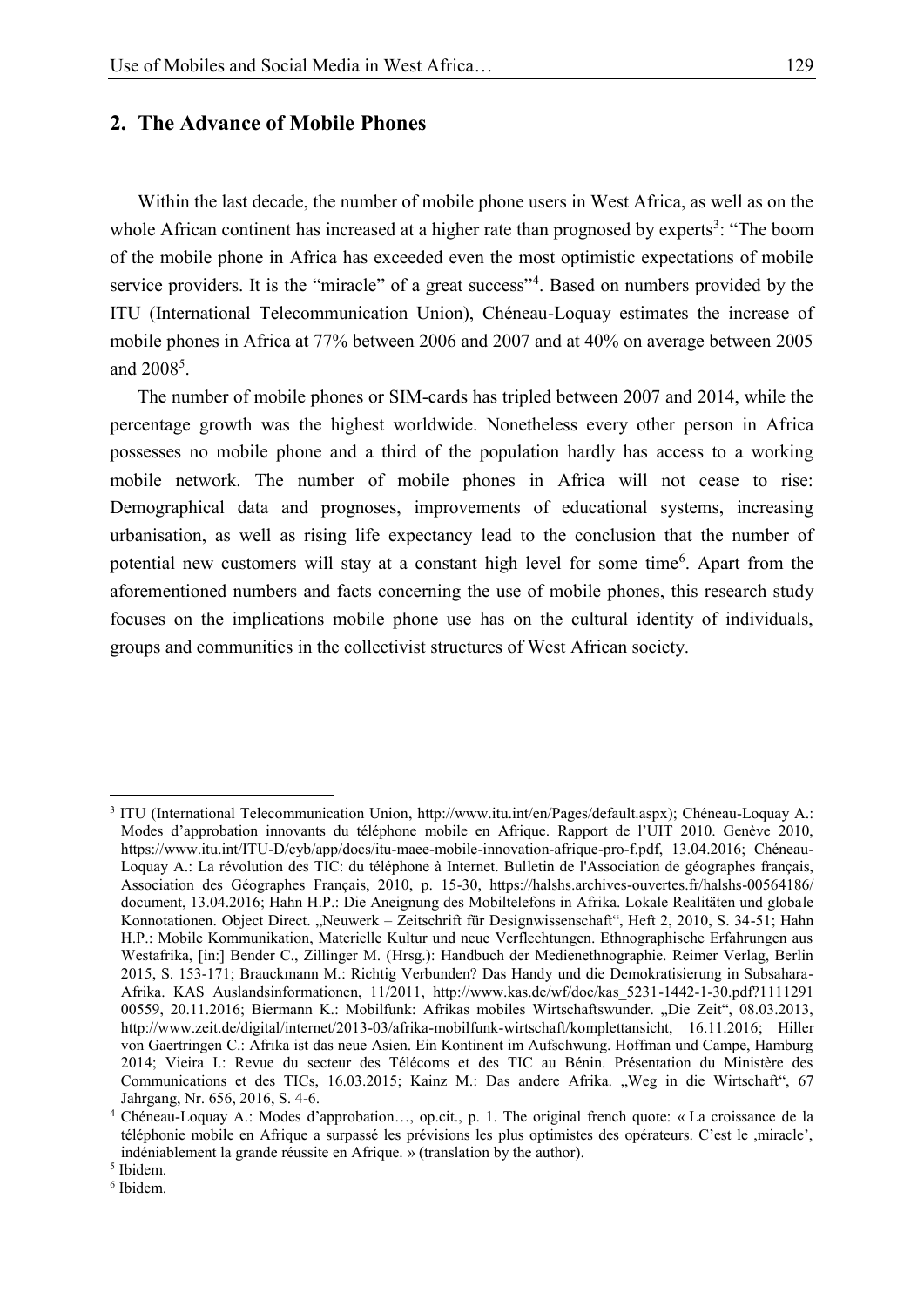## 1 **3. Empirical study of the use of digital technologies in the Republic of Benin** 7

The Republic of Benin is one of the poorest countries on earth. Table  $1<sup>8</sup>$  compares the 6 country in question to Austria, Poland and Germany. The comparison also includes mobile phones per 100 inhabitants and internet penetration rates.

Table  $1<sup>9</sup>$ 

|                                    | <b>Benin</b> | Austria | Poland | <b>Germany</b> |
|------------------------------------|--------------|---------|--------|----------------|
| Rank in Human Development Report10 | .66          | 23      | 36     |                |
| Life expectancy                    | 59,6         | 81,4    | 77.4   | 80,9           |
| Human Development Index 11         | 0.48         | 0.88    | 0.84   | 0.91           |
| Mobile phones per 100 inhabitants  | 101.7        | 151.9   | 120.4  | 156.5          |
| Internet penetration rate 12       | 5.3          | 81,0    | 66.6   | 86,2           |

Source: Own work.

 $\overline{a}$ 

From the early 21st century, the government of Benin started to create a future-oriented policy of nationwide ICT-development<sup>13</sup>. These strategies were designed in cooperation with local mobile<sup>14</sup> and internet<sup>15</sup> service providers and also included digitisation of landline connections<sup>16</sup>.

The biggest weakness in providing mobile services to potential mobile phone users is a massive urban-rural-gap<sup>17</sup> and the low proportion of internet leased lines. According to 17 Isidore Beau-Clair Vieira, who is responsible for ICT in Benin's ministry of communication, the most basic and extensive difficulties are that: "the Republic of Benin suffers from an

<sup>&</sup>lt;sup>7</sup> The interviews that are analysed hereafter grosso modo serve the purpose to empirically support the particularities of digital technology use in West African context that are cited by scientific literature and to learn how locals experience digital communication technology use and what kind of expectations and concerns they have in this context. This form of empirical research in the form of some interviews naturally is not comparable to anthropological field studies concerned with mobile phones like they were conducted in the West African region by for example Prof. Hans Peter Hahn (Goethe University Frankfurt) or Prof. Miriam De Bruijn (Leiden University). (Author's note).

<sup>8</sup> Cf. Human Development Report 2015.

<sup>&</sup>lt;sup>9</sup> Graphic created by the author (Author's note).

<sup>&</sup>lt;sup>10</sup> The HDR ranked 188 countries worldwide (Author's note).

<sup>&</sup>lt;sup>11</sup> The HDI is calculated with factors such as life expectancy, average years of education and the average gross income. The ideal value, that cannot realistically be reached by any country is 1,00. The highest ranked country on the HDI is Norway with a rating of 0,944 (Author's note).

<sup>&</sup>lt;sup>12</sup> This value only takes account of users who access the Internet via a land-line networks. The much higher number of persons who use mobile-internet are not considered (Author's note).

 $13$  This and the following statements are based on an interview conducted by the author on the 09<sup>th</sup> of July, 2015 with Dr. Isidore Beau-Clair Vieira, person responsible for ICT in the communication ministry of Benin (Author's note).

<sup>&</sup>lt;sup>14</sup> MTN, MOOV, GLO are the biggest mobile service providers in Benin (Author's note).

<sup>15</sup> ISOCEL TÉlÉCOM, OTI (Omnium des Télécommunications et de l'Internet), EIT (Espace Informatique Bénin).

<sup>&</sup>lt;sup>16</sup> In 2014, the percentage of land-line connection in the Republic of Benin amounts to only 1,65% with even decreasing tendency. In the northern province Donga only 0,06% of the population own a land-line phone. The development of land-line connection, wich lasted for decades, was so to say skipped and immediately replaced by the mobile phone (Author's note).

<sup>&</sup>lt;sup>17</sup> The majority of internet connections are located in Cotonou and Porto-Novo (the capital of Benin).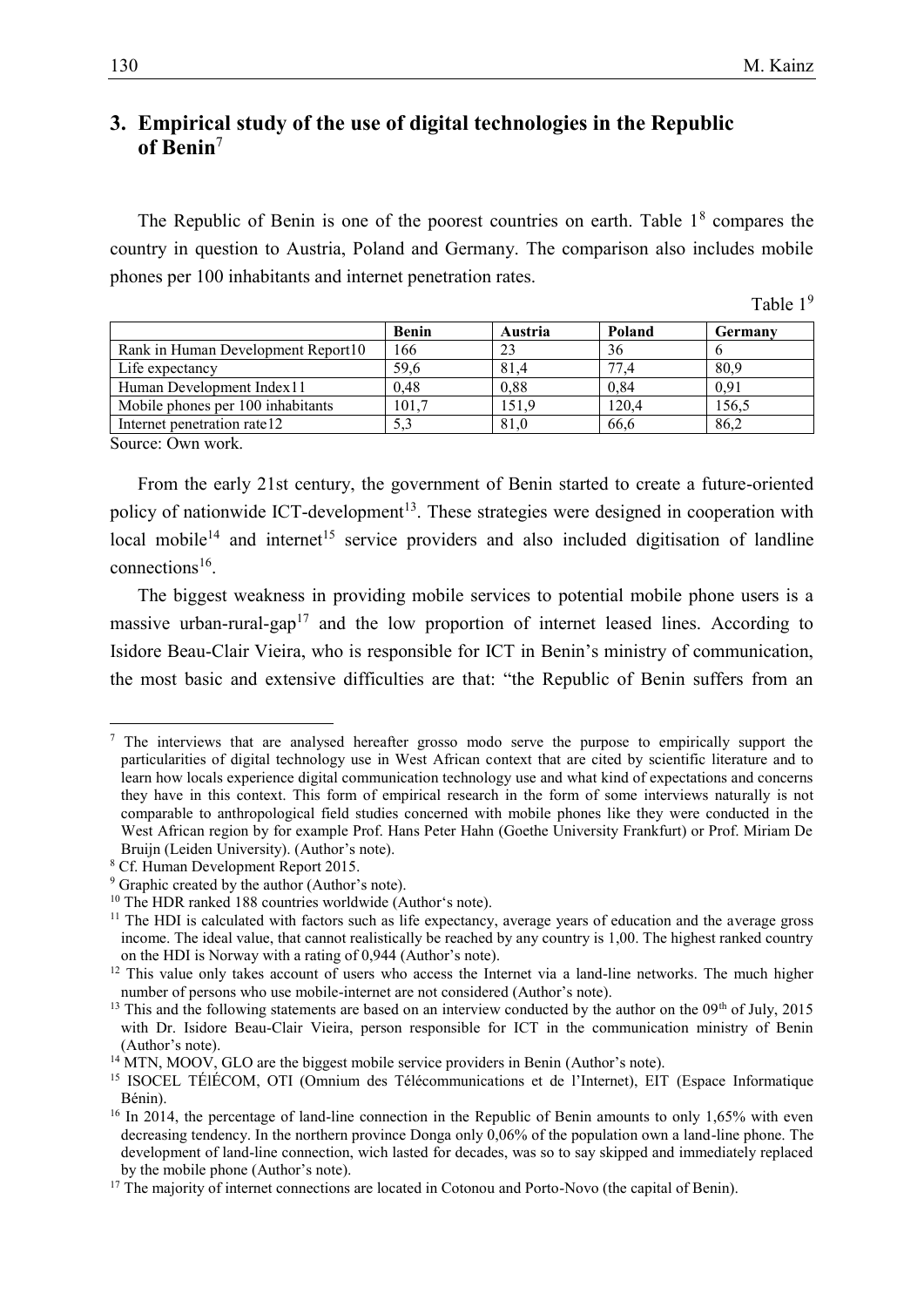extreme shortage of innovation and business acumen, while the circumstances for the education of skilled engineers are similarly unfavourable"<sup>18</sup>. The Republic of Benin ranks at number 166 out of 188 in the Human Development Index. Nonetheless, the Beninese 4 government tried to promote the development of digital technologies and the required 5 infrastructure as well as the implementation of new media in the educational system with the help of experts and international support<sup>19</sup>.

The interviews that lay the foundation of the investigation of the meaning of digital 8 technologies in the Republic of Benin are not analysed individually, but categorised and 9 reproduced by central statements and content criteria. The interviews 1-9 were recorded between the  $09<sup>th</sup>$  of July, 2015 and the  $20<sup>th</sup>$  of July 2015 in Cotonou or Djougou (Republic of Benin)<sup>20</sup>. Additional conversations with Expats from Benin (or in one case from Burkina Faso) living Austria or Germany were conducted between the  $3<sup>rd</sup>$  of October, 2016 and the  $27<sup>th</sup>$  of July, 2016 in Austria<sup>21</sup>.

### 15 **3.1. Glorification and Demonisation: two narratives in the context of digital**  16 **communication technologies**

Like many technological accomplishments and other challenges to society, digital communication technologies are often associated with two diametrically opposed narratives, namely a dismissive-rejecting stance on the one hand and a euphoric-positive attitude on the 21 other hand. The interviews that were conducted in the Republic of Benin showed not only great expectations and hope connoted to those technologies but also great skepticism. The latter phenomenon was mostly observed in surveys with older interlocutors $^{22}$ .

It can be concluded, that the assessment of the influence of digital communication 25 technologies such as the use of mobile phones and the Internet is positive or even euphoric in West Africa. The vast majority of respondents see chances and opportunities provided by those new communication technologies. Only one of the persons surveyed focused almost excusively on the negative impact that the use of digital technologies will bring to the 29 individual and West African society in general and especially on future generations. In particular, the danger of fragmenting society was mentioned: "Because of these technical means, society will get granulised and life will get individualised while being accelerated further" $23$ .

<sup>18</sup> Vieira I.: op.cit.

<sup>&</sup>lt;sup>19</sup> The most recent example for this is the establishment of "Bénin Smart City" in the neighbourhood Fidjrossè in Contonou in February 2016 (Author's note).

<sup>&</sup>lt;sup>20</sup> The full text of the transcription of all interviews will be published in the author's dissertation (Silesian University of Katowice).

<sup>&</sup>lt;sup>21</sup> The interview with a man from Benin who lives in Germany took place using Skype (Author's note).

<sup>22</sup> Cf. Interviews 1, 2 und 8.

<sup>&</sup>lt;sup>23</sup> Cf. Interview 2: The original french quote: «Avec cet outil, il y a une nucléarisation, carrément d'une individualisation de la vie qui s'accélère» (translation by the author).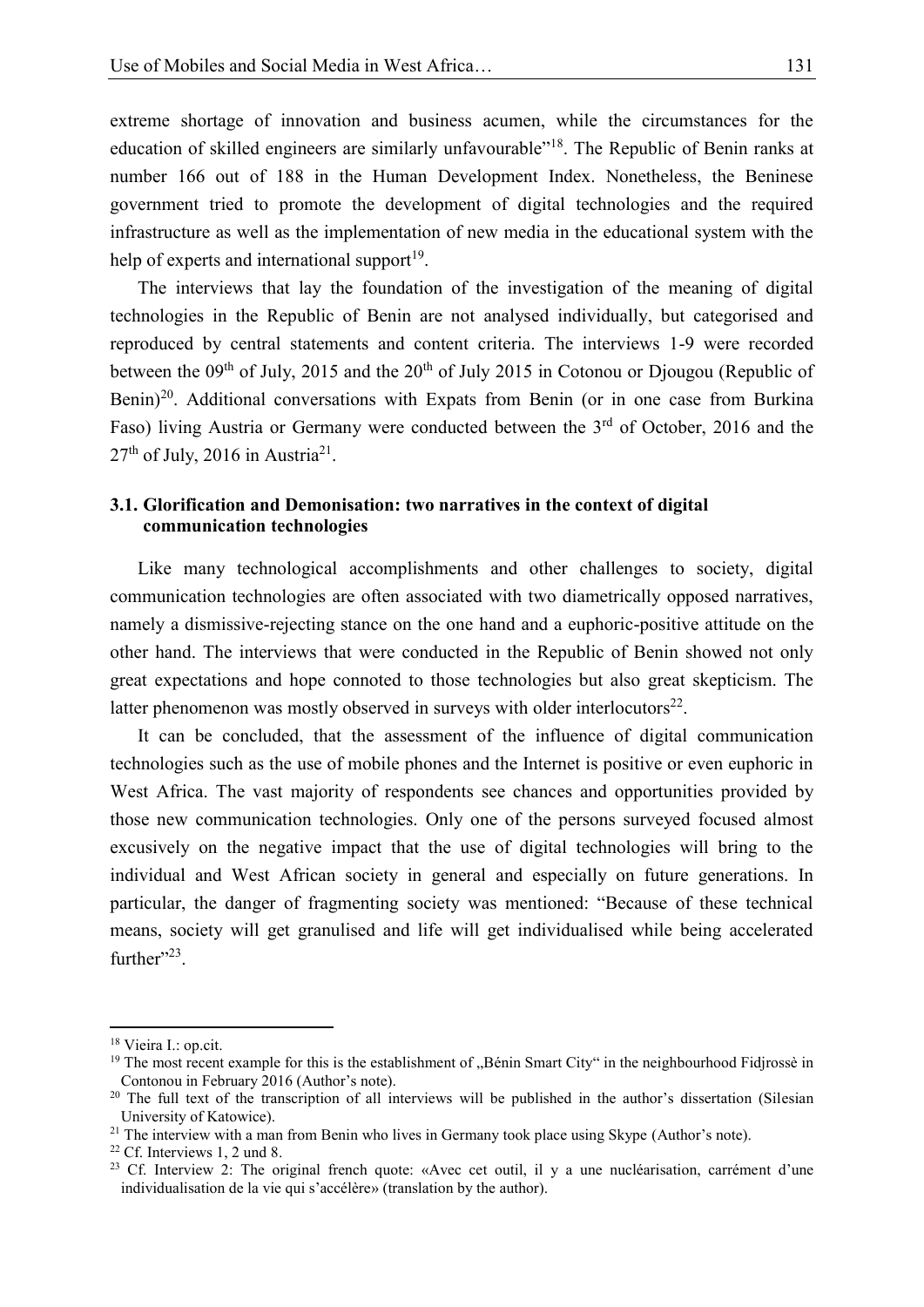1 The predominantly positive attitude of the majority of respondents reflects the euphoric mood towards digital technologies in sub-Saharan Africa, to which Hahn refers with regard to 3 the exceedingly swift distribution of digital technologies: "The surprising character concerns at least three areas: (1) the rapid spread independent of both global or regional development initiatives (2) suitability for daily use and usability, especially in rural areas where other infrastructural measures (land-line telephones, road construction, healthcare) failed; (3) the high level of acceptance by the population  $24$ .

#### 9 **3.2. Technical and Infrastructural Prerequisites for Local Use**

In almost all of the conducted interviews the respondents pointed out the technical and infrastructural problems on the local level that arise out of regularly occurring power failure as well as low availability of mobile phone network in some places or very slow and insufficient internet connection in some instances. One of the biggest problems in the digital 15 sector relevant to the Republic of Benin is the gap between urban and rural areas. This has been emphasised by Vieira, who analysed these geographical differences which represent one of the biggest challenges of ICT-policy of Benin with special vigour<sup>25</sup>. Another interview partner<sup>26</sup> who is familiar with local conditions in Benin, because of his profession as a social worker, talked intensively about the undersupply of the power system and the inadequate digital infrastructure in disadvantaged rural regions<sup>27</sup>. Almost all of the other interviewees<sup>28</sup> made the problem of regurlarly occurring power failure that pose a great obstacle in enabling 22 unrestricted use of mobile phones and the Internet subject of discussion.

> 23 A very inventive form of local "adoption" of infrastructural prerequisites for mobile phone use that are inadequate when viewed objectively was pointed out by one respondent<sup>29</sup>,  $who$  – as already mentioned earlier – is generally speaking very sceptical towards digital

<sup>24</sup> Hahn H.P.: Mobile…, op.cit., p. 154.

<sup>&</sup>lt;sup>25</sup> Viera specifically emphasized the efforts in reducing geographical inequalities in the country by the government like the subsidies of the development of internet connections or the supply of mobile networks by the state (Author's note).

<sup>&</sup>lt;sup>26</sup> Cf. Interview 3.

<sup>&</sup>lt;sup>27</sup> Cf. Interview 3: "In the biggest cities of Benin mobile phones are used very frequently, in cities like Cotonou or Parakou (…) But financing phone credits is already a problem in villages, for the same amount of credits that cost you 500 [CFA] in Cotonou, you pay 600 [CFA] in villages, so you have to drive into town using a moped, buy phone credits and drive back to the village. (…) Similarly it is a problem to charge the battery of your phone, sometimes people have no access to electricity for three or four days and they cannot recharge their phone. There is no electricity. And you have to pay for recharging your phone. (…) Then there is the problem of internet connection, there is none in villages anyway." The original french quote: «Dans les grandes villes du Bénin, on utilise beaucoup le portable, les grandes villes comme Cotonou, Parakou. (…) Mais l'achat des crédits dans les villages devient un défi pour eux, parce que le crédit qui est à 500 [CFA] à Cotonou devient 600 chez eux, parce qu'on doit prendre sa moto pour aller en ville, acheter le crédit et revenir au village. (…) Le problème de chargement du portable c'est un problème au village, des fois ça fait trois ou quatre jours que les gens ne chargent pas leur portable, il n'y a pas de courant, et en plus c'est payant. (…) Il y a aussi le problème de connexion dans les villages (…) pour l'internet, c'est impossible» (translation by the author).

<sup>28</sup> Cf. Interviews 1, 2, 3, 4, 6, 8.

<sup>29</sup> Cf. Interview 2.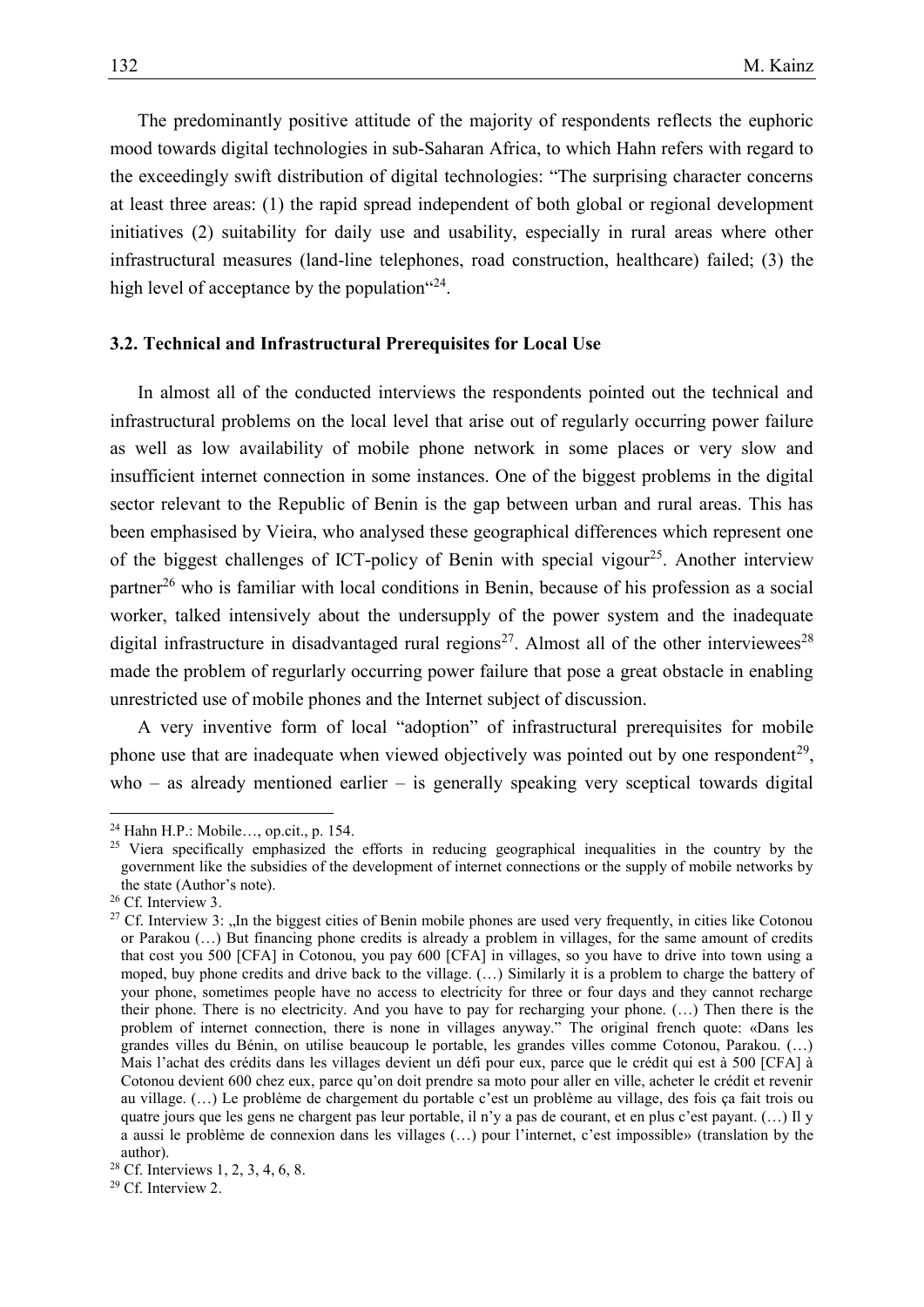1 technologies and the ubiquituous availability and accessability via mobile phones. The 2 psychologist and teacher emphasised in his interview that he more or less purposely uses an inadequate or barely functioning mobile phone connection to – at least theoretically – comply with the necessary requirement of professional availability while he is practically not or barely available and wants to "discourage people from calling him without urgent reason"<sup>30</sup>.

### 7 **3.3. Communication in Families and Communal Partnerships**

Regarding the use of mobile phones and social media all of the respondents noted that 10 they primarily use these technologies in order to stay in contact with family members and friends. The need to stay in touch with family and community is immanent to West African society and culture and also includes a normative aspect which is more easily satisfied using mobile phones, which also explains the unexpectedly rapid boom of ICT.

Isidore Vieira $31$  noted that the unrestricted acceptance of digital communication 15 technology is strongly intertwined with the fact that solidary communal life is 16 collectivistically structured in West African communities: "If I compare Africans with Europeans, you will see that amongst the African population, there is a certain affinity for those technologies which originates from the solidary communal life and is furthermore intensified by the use of mobile phones and, in some ways, by Internet use  $432$ .

Moreover, some interview partners<sup>33</sup> emphasised that they are in regular telephone contact with family members and friends even without any special occasion, which means that they simply ask about someone's condition or send a sign of life. The moral obligation to stay in 23 contact with family members and close friends can be met more easily with the help of mobile phones, especially for persons who moved from rural areas to urban regions or foreign countries for economic reason.

#### 27 **3.4. Application-based use of digital technologies**

29 The practical and economic value that results from the use of digital technologies like the Internet, mobile phones or social media is difficult to quantify in reality. Nonetheless, many 31 interview partners, especially the representative of Benin's Ministry of Communication, argue that practical and economic value is very high, mostly in connection to fundamental cultural differences: "To my opinion, we find ourselves in times of radical change as far as culture is 34 concerned. (…) In radical changes of society, of civilisation. And within this radical change,

 $30$  Cf. Interview 2. The original french quote: "C'est pour décourager les gens qui me sollicitent sans que ça soit vraiment nécessaire".

<sup>&</sup>lt;sup>31</sup> Cf. Interview 1.

<sup>&</sup>lt;sup>32</sup> Cf. Interview 1. The original french quote: "Je fais une comparaison entre nous Africains et les Européens. Vous allez voir que dans la population en Afrique, il y a une certaine proximité née de la vie communautaire, qui est à fur et à mesure dynamisée par l'utilisation d'un téléphone et dans une certaine mesure d'Internet. (…) On vit plus en communauté" (translation by the author).

<sup>33</sup> Cf. Interviews 1, 4, 5, 6.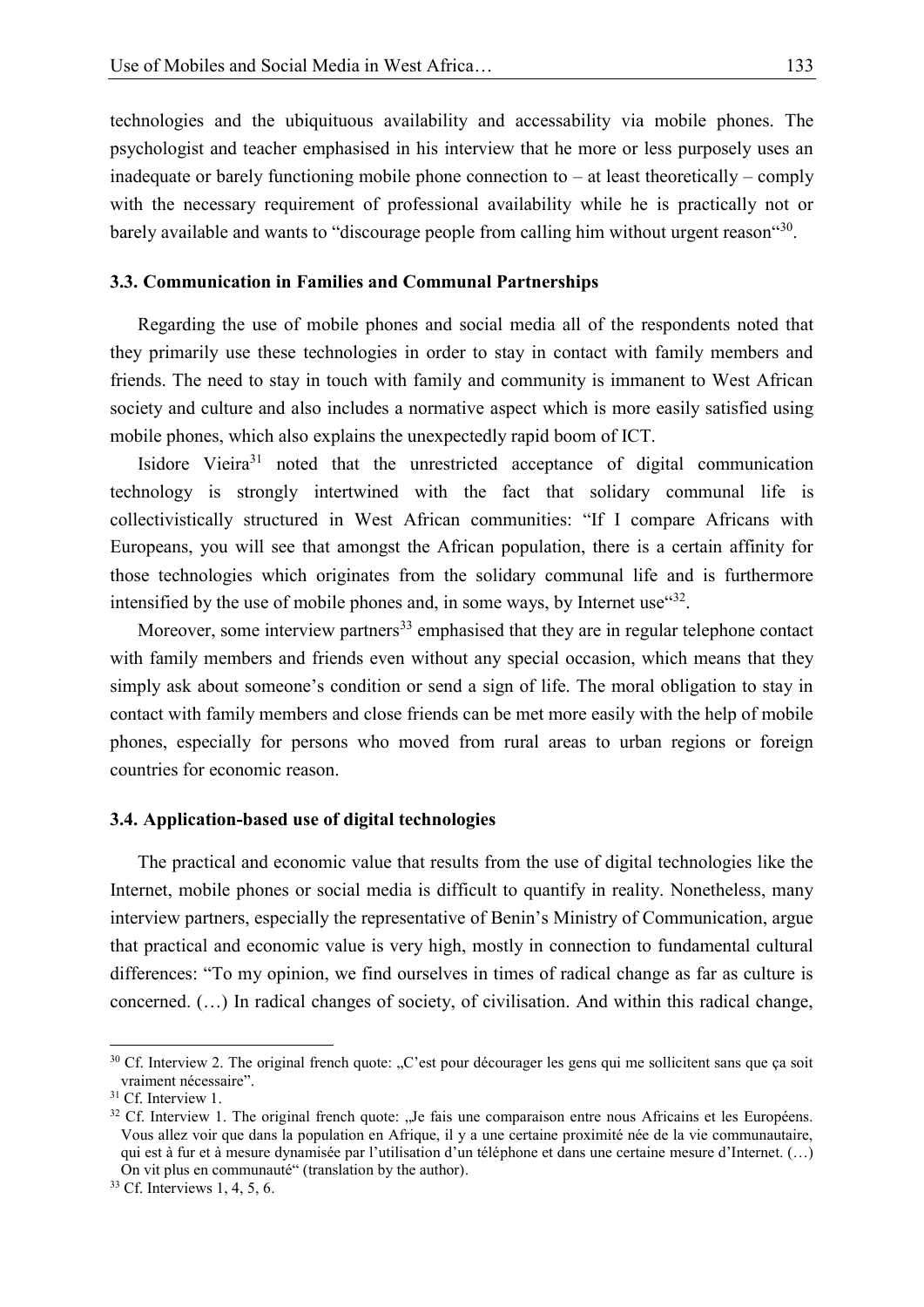those technologies play an important role.  $(...)$  Africa is still not participating at international 2 economy. This [this technology] broadens the exchange of knowledge and marketing strategies (...) the craftsmanship will be online. This enables many possibilities. Tailors from Benin will sell shirts to Ivory Coast, Angola etc.  $434$ . Apart from methods of money transfer 5 that were often mentioned, additional specific economic-based ways of using digital 6 communication technologies are stated by interview partners who are either directly or indirectly engaged in trade<sup>35</sup> or dependent on mobile phones by their profession, as for example the social worker Dominique Hontonou<sup>36</sup>, who has the possibility to stay in contact with families living in isolated villages before his visits. Those statements from interview partners regarding the usefulness of digital communication technologies in everyday professional life reflect what is already proven by numerous studies and investigations: 12 "Almost every professional activity is influenced by mobile phones. Contacting is facilitated and client relationships are strengthened $4437$ .

#### 15 **3.5. The Potential of New Media Technologies for Political, Social and Cultural Change**

As already indicated above, the potential of using digital technologies, mobile phones, the 18 Internet as well as social media with regard to cultural and political changes was mentioned in some interviews and was reflected several times by the interview partners in the course of the 20 conversations. In particular, representatives of the Ministry for Communications pointed out

<sup>&</sup>lt;sup>34</sup> Cf. Interview 1. The original french quote: « Du point de vue culturel. Nous sommes, à mon avis, dans une mutation (…) une mutation de notre société, une mutation civilisationnelle. Et dans cette mutation, l'utilisation de ces outils-là joue un rôle important. (…) L'Afrique ne participe pas encore à l'économie internationale. Cela facilite l'échange des connaissances et le marketing. (…) La culture artisanale va être en ligne. Ça offre beaucoup de chances. Des coûturiers du Bénin vont vendre des chemises en Côte d'Ivoire, en Angola etc.» (translation by the author).

 $35$  Cf. Interview 4: "Because of the fact that I am a salesperson in a shop I often take photos of bags or jewellry and if someone likes it, it will be ordered. Sometimes customers send pictures of bags they would like to buy to me and I pass it on to the production team so they can use the picture as template and produce it for someone. The original french quote: « Comme je vends dans la boutique, souvent, je prends des photos des sacs ou bien des bijoux et si c'est bon pour la personne, elle dit oui. (…) Et parfois ils m'envoient par message les sacs qu'ils veulent et moi, j'envoie ça à la production pour qu'ils puissent voir l'exemple pour qu'ils produisent à la personne. » (translation by the author) Cf. Interview 5 as well: "The mobile phone is very useful for me and my commercial activities." The original french quote: «Le portable me sert aussi à mes activités commerciales» (translation by the author).

<sup>&</sup>lt;sup>36</sup> Cf. Interview 4: "Because of the fact that I am a salesperson in a shop I often take photos of bags or jewellry and if someone likes it, it will be ordered. Sometimes customers send pictures of bags they would like to buy to me and I pass it on to the production team so they can use the picture as template and produce it for someone. The original french quote: «Comme je vends dans la boutique, souvent, je prends des photos des sacs ou bien des bijoux et si c'est bon pour la personne, elle dit oui. (…) Et parfois ils m'envoient par message les sacs qu'ils veulent et moi, j'envoie ça à la production pour qu'ils puissent voir l'exemple pour qu'ils produisent à la personne» (translation by the author).

 $37$  Hahn H.P.: Mobile..., op.cit., S. 157; Wasserman H.: Mobile phones, popular media and everyday African democracy: transmissions and transgressions. Grundsatzrede beim Workshop "Mobile phones: the new talking drums of everyday Africa?" des Afrika Studiecentrums. Leiden, Niederlande Dec. 2010, http://www.global.asc.upenn.edu/fileLibrary/PDFs/Carnegie\_Wasserman.pdf, 18.11.2016; Rao M.: Regional Hubs of Excellence and Innovation. Mobile Africa Report 2011, http://www.mobilemonday.net/reports/ MobileAfrica\_2011.pdf, 08.11.2016; Biermann K.: op.cit.; Hiller von Gaertringen C.: op.cit.; Kainz M.: Das andere Afrika…, op.cit.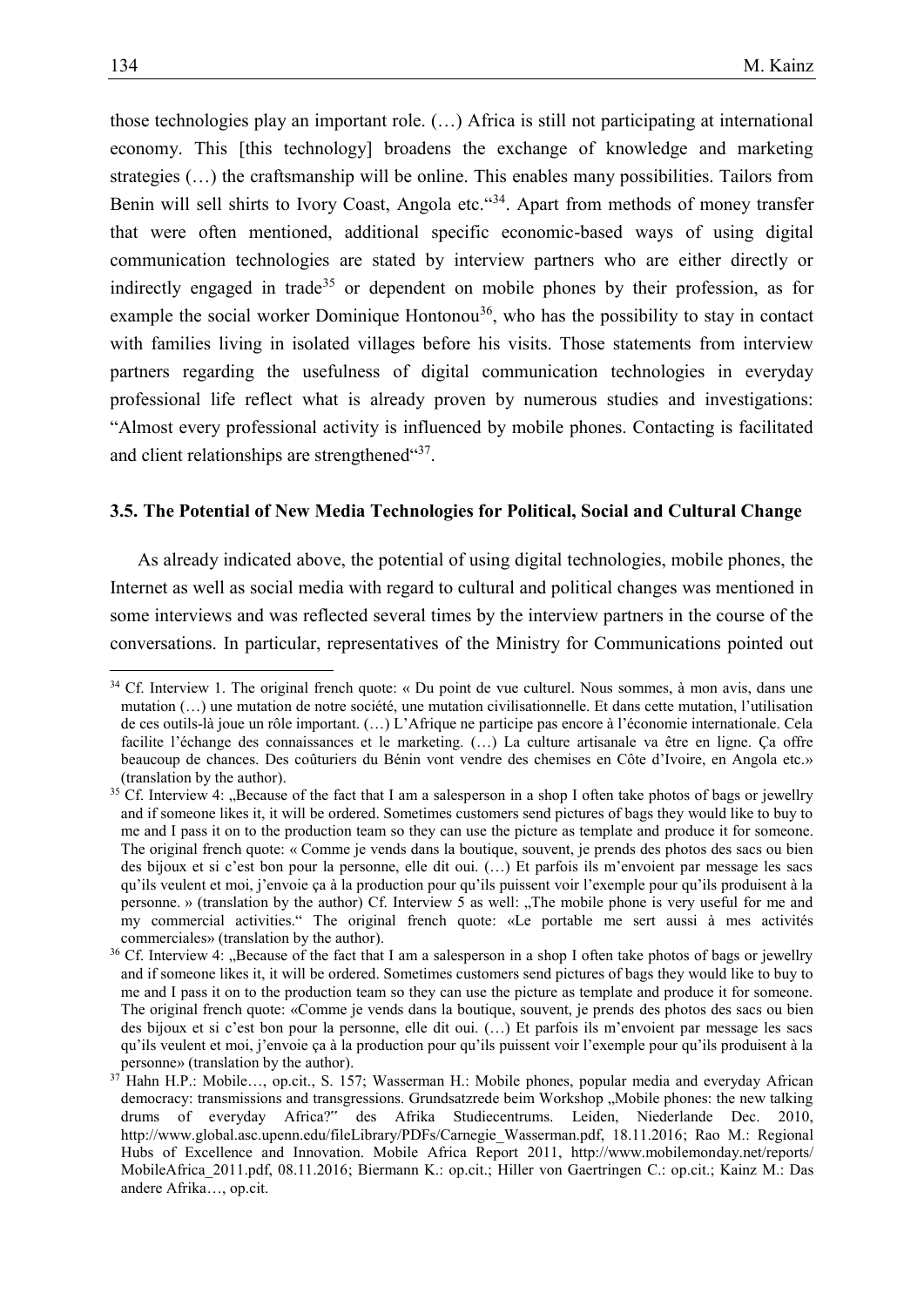that a radical change within the Beninese society – not only at cultural but also political level – can be expected<sup>38</sup>. Furthermore, social conventions within the society would change. 3 Another essential aspect, especially relevant for the cultural development of the West African society, was the reduction of illiteracy, whereas according to Vieira<sup>39</sup> the social imbalance 5 could be reduced but not eliminated completely.

The assessment of the psychologist Maurice Anagonov who focuses on the increase of 7 consumerism as in an expected rise of already vast social inequality differs greatly from the mostly positive interpretation of the impact digital technology use will have on the cultural and social development of Beninese society<sup>40</sup>. In a very profound statement, a student argued that due to global integration, the consumer orientation is dependent on the attractiveness of purchasing goods produced in Western countries, and therefore, the appreciation for local 12 products from their own African culture will continue to decrease: "Culture is the image that is made by a society itself. If we literally imitate everything others do, we will lose our identity.  $(...)$  One has to remain faithful to his/her own culture, one has to try to improve, not to eliminate it. There is a risk that one loses his/her own culture. For example clothes... this [his own clothes] is not African, is American, you see? There are fabrics that are produced for Africa that are made by Africans. Around here we have a consumption problem, because especially Beninese people like everything that is imported. The hold their own culture in contempt a little" $4<sup>1</sup>$ .

Because of these very divergent statements of several respondents regarding the 21 possibilities of change in the sphere of social and cultural relations that are caused by networking and network-based communication and also the subsequent long-lasting influence 23 to consumer behaviour in West African population the implicit ambiguity of new media  $\alpha$  technologies is shown clearly. On the one hand they can nurture one's own culture and  $-\text{like}$ 25 the example of declining illiteracy rates showed – lead to further development of African

 $38$  Cf. Interview 1: "In the area of politics, for example look at the elections. All of the political representatives use social networks (…) There was one case where two candidates were involved in cyber criminality, one of them used the profile of the other, this was in 2006. This influences the political scene. These days social media is the space where political tendencies become visible. (…) During the elections I noticed that: all of them have their own Facebook page and communicate intensely there. (…) This transformation is well underway. » The original french quote: « Au point de vue politique, d'abord, vous voyez, les élections. Tous les leaders politiques utilisent les réseaux sociaux. (…) Il y avait une histoire ici, où deux candidats ont fait la cybercriminialité. L'un a utilisé le domaine de l'autre, ça c'est passé en 2006. Ça influence le milieu de la politique. Les médias sociaux sont devenus aujourd'hui l'espace où toutes les tendances politiques s'expriment.  $(...)$  J'ai observé ça pendant les élections, tous ont eu leur page facebook, y communiquent intensément (…). Cette transformation est en cours» (translation by the author).

<sup>39</sup> Cf. Interview 1.

<sup>40</sup> Cf. Interview 2.

<sup>41</sup> Cf. Interview 8. The original french quote: «La culture c'est l'image d'une société. Si nous suivrons à la lettre tout ce que font les autres, on finira par perdre notre identité. (…) Il faut savoir suivre sa culture, il faut chercher à l'améliorer et pas l'effacer. Il y a aussi le risque de perdre sa culture. Vu les vêtements, ceci n'est pas africain, c'est américain, vous voyez un peu? Ici, il y a des tissus qui sont spécialement construit pour l'Afrique, qui sont construit par les Africains. Nous avons un problème de consommation ici, parce que particulièrement les Béninois, ils aiment consommer ce qui est importé. Ils méprisent un peu leur propre culture» (translation by the author).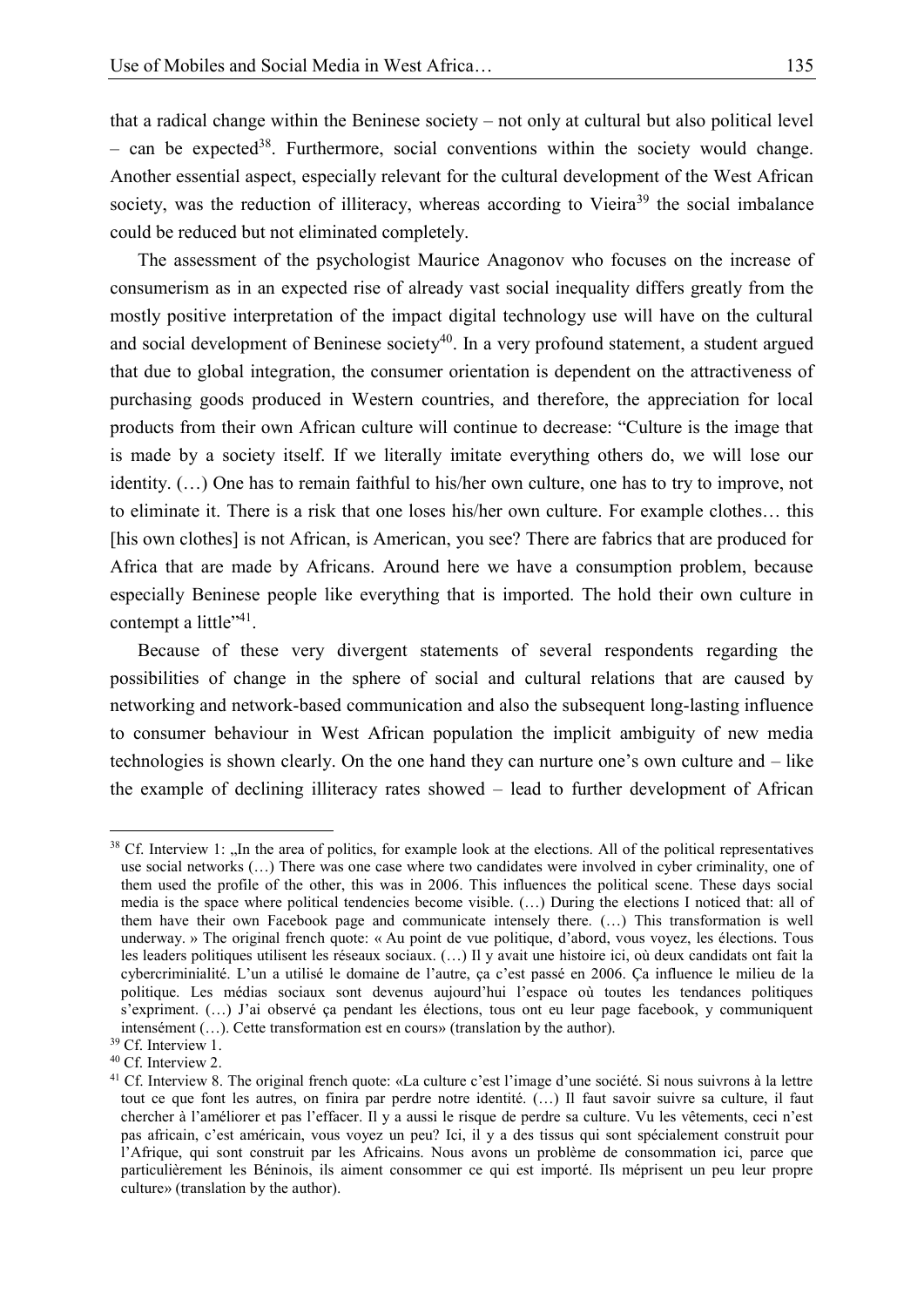1 society and culture or carry the risk – because of virtual omnipresence of Western consumer 2 products, media and the dominance of a capitalistic economy that is based on Western standards – of losing one's own African culture and identity.

#### 5 **3.6. Value Shift in West African Society**

7 The change of conventions and traditional values that happens because of the use of digital communication technologies is of course noticeable in West Africa as well as other countries and is explicitly mentioned by a number of respondents. Vieira<sup>42</sup> argues in this context that borders of moral standards will be gradually moved, while Anagonov<sup>43</sup> describes the value shift in West African society and culture with a special focus on the young as follows: "My feeling is that there is a loss of traditional values [because of the use of digital communication technologies] like sincerety, truth, tolerance, transparency. These are the values that were very important to our family. Not only do they [the young people] not accept those values we try to pass onto them anymore  $(...)$ , they also gain more distance to us.  $(...)$ This obviously undermines the role and the importance of parents.  $(...)$  "<sup>44</sup> This quite clearly shows the paradigm shift currently taking place in the traditional role of parents in teaching values to the next generation. This represent a special challenge to current African society and subsequently implies a change in collectivistically structured and community focused social order and its traditional value system.

> Especially the departure from traditional values  $-$  that are of pivotal importance in  $22$  collectivistically structured West African society – can be expected in future generations. Changed values for their part – as is also assumed by some respondents – can be accompanied by a change in self-conception, as in a new identity construction of the individual which is no longer centred around the creation of identity based on the belonging to a group, as the 26 psychologist Maurice Anagonov explains: "In Europe there is the saying 'I think, therefore I am.' Over here it is 'I belong, therefore I am.' The existence implies the belonging to a group, this is the foundation of existence.  $($ ...) So, with these means  $[$  = digital communication 29 technologies] there will be a granulasation and individualization of life, which is a diametrical 30 contradiction to African culture. In a few years time 'I belong, therefore I am' will not be valid anymore.  $(...)$  The parents are overtaken by their children  $(...)$  Now, with these media

<sup>&</sup>lt;sup>42</sup> Cf. Interview 1.

<sup>43</sup> Cf. Interview 2.

<sup>44</sup> Cf. Interview 2. The original french quote: «J 'ai le sentiment qu'il y a une dégringolade des valeurs traditionnelles, de sincérité, la vérité, de tolérance, de transparence, ce sont des valeurs qui étaient très chères à nos parents (…). Non seulement ils ne veulent plus forcément de ces valeurs que nous on tente de leur partager, de leur transmettre (…). Ils savent nous mettre en distance. (…) Cela enlève en fait l'éfficacité de la fonction parentale» (translation by the author).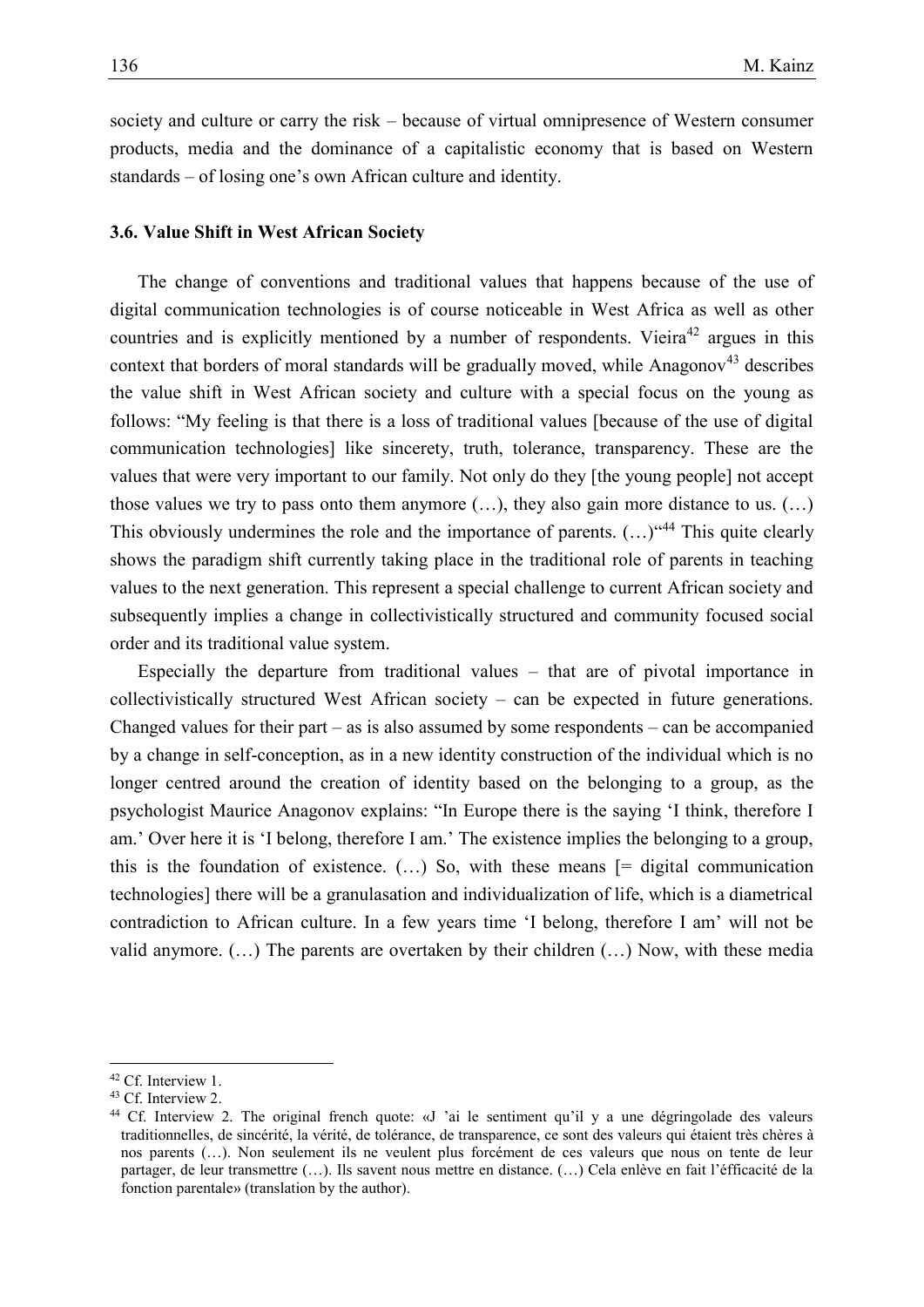$\overline{a}$ 

1 children will increasingly individualise themselves. (…) and they will create a culture that grows further and further away from the culture of their parents<sup>"45</sup>.

The interesting aspect of this interpretation of the impact that arise from digital communication technology use is, on the hand  $-$  from an African point of view  $-$ 5 confrontation of Cartesian thought as the foundation of European/Western identity 6 construction and the African belonging to a group as prerequisite for the creation of identity 7 of the individual that is based on collectivist principles. On the other hand the question if, to what extent and in which period the granularization/individualisation of West African society will really take place or not is less relevant in this context but the realisation that the genuine, authentic African culture that is based on community, solidarity and collective well-being is perceived to be threatened in its very existence by digital communication technologies is paramount.

Even though the assumption that social networks and virtual communication could more or less seamlessly replace the mechanisms of communities and networks that exist in reality is made repeatedly<sup>46</sup> even by experts, there are – not only on the African continent – 16 reservations and fears that real contacts, relationships and a true sense of belong to a community will get lost in the course of the rise of net-based communication as one interviewee stressed: "The use of these technologies causes children not to have the urge to 19 get together. In the past one did this to fight hunger and hardship, this was why we got together. We felt stronger together  $(...)$  but I don't think that belonging to social networks [on the Internet] is the same. They cannot replace this  $147$ .

<sup>45</sup> Cf. Interview 2. The original french quote: «En Europe, une belle formule dit ,Je pense, donc je suis.' Ici, chez nous, c'est ,j'appartiens, donc je suis.' L'existence c'est l'appartenance à un groupe et que ça fait qu'on existe. (…) Or avec cet outil, il y aura une nucléarisation, carrément une individualisation de la vie qu s'accélère qui s'oppose à la culture africaine. ,J'appartiens, donc je suis' n'aura plus cours dans quelques années. (…) Les parents seront dépassés par leurs enfants.(...) Maintenant, avec cet outil les enfants vont encore s'individualiser (…) et ils vont créer une nouvelle culture qui va davantage se distancier de la culture de leurs parents» (translation by the author).

<sup>46</sup> Miller D., Costa E. et al.: How the World changed Social Media. UCL Press, London 2016, http://discovery.ucl.ac.uk/1474805/1/How-the-World-Changed-Social-Media.pdf, 13.05.2016, p. 192: "In conditions where people sense a decline in communal sociality, then the group component of social media may be seen as a way of retaining or reinforcing that group sociality such as family, caste or tribe. In many cases this is a quite deliberate attempt to stem what is seen as a decline in traditional orientations to society and to groups such as the family".

<sup>&</sup>lt;sup>47</sup> Cf. Interview 2. The original french quote: «La maîtrise de la technologie fera que les enfants n'auront plus besoin de la nécessité de se mettre ensemble, parce qu' on se mettait ensemble pour lutter contre la faim, pour lutter contre les gravités, c'est pour ça qu'on se mettait ensemble. On se sentait plus forts pour faire face à tout. (…) Donc, je ne vois pas l'appartenance dans des réseaux sociaux [sur Internet] est la même chose, (…) ce n'est pas remplaçable» (translation by the author).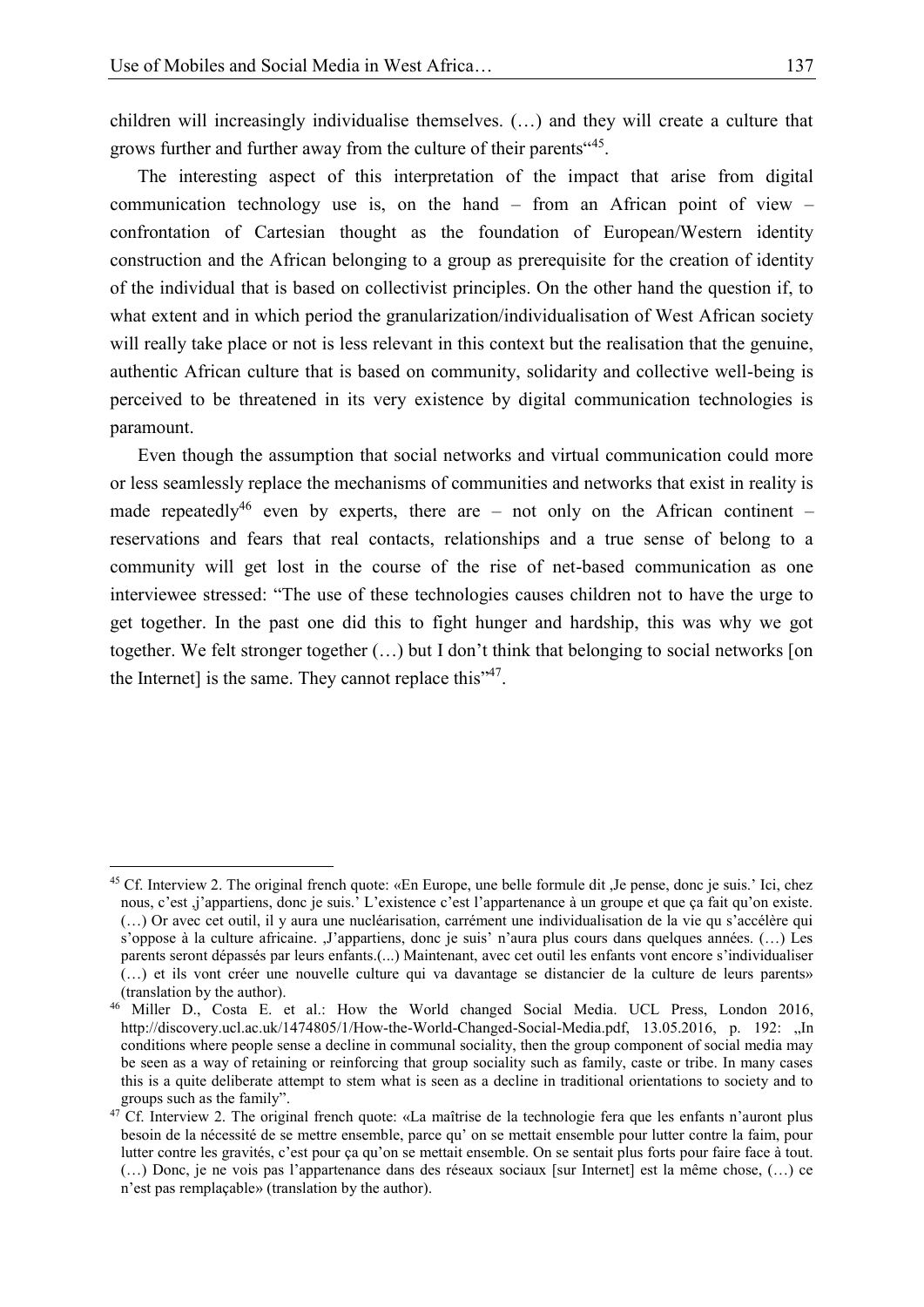#### 1 **3.7. Results and Perspectives**

In principle, the essential content of statements by respondents were corresponding to many research results and investigations that took place in several West African countries<sup>48</sup>. It has been shown that there generally is (with the exeption of one interviewee) a very positive stance concerning digital technologies generally and mobile phones in particular while 7 endeavor to use those technologies better is undiminishingly persisting. The manner of use is shaped by creativity in dealing with several forms of specific and local adoption which partly differs from Europe.

10 Further development regarding the use of digital technologies in the Republic of Benin in particular and on the African continent in general cannot be prognosed in detail. It can be expected that the recent trend of the increasing use of the Internet, mobile phones and especially social networks, the rise of which significantly exceeded expectations, will continue for some time. This will increasingly lead to developments that were already mentioned earlier, like soaring numbers of digital technology users, the decline of illiteracy rates even for African adults and a rising involvement of digital technologies and forms of communication in economic processes.

The quality of development and change will, as it is the case with all technical innovations and accomplishments, be dependent on realistic expectations and the realisation that "the promise of digital narrative which argues that social problems can be solved technically"<sup>49</sup> 21 will not be met. This hypothesis is supported by French media expert Annie Chéneau-Loquay:

<sup>48</sup> Cf. De Bruijn M.: Africa connects: Mobile communication and social change in the margins of African society. The example of the Bamenda Grassfields, Cameroon, [in:] Communication Technologies in Latin America and Africa: A Multidisciplinary Perspective. Universitat Oberta Catalunya: Agecia Catalona de Cooperacio al Desenvolupament, 2010, p. 165-191; De Bruijn M., Brinkmann I., Nyamnjoh F. (eds.): Side@Ways. Mobile Margins and the dynamic of communication in Africa. Langaa & African Studies Centre, Bamenda, Kamerun 2013; Coenen C., Riehm U.: Entwicklung durch Vernetzung. Informations- und Kommunikationstechnologien in Afrika. Studien des Büros für Technikfolgen-Abschätzung beim Deutschen Bundestag. Band 26. Edition Sigma, Berlin 2008; Chéneau-Loquay A.: Modes d'approbation innovants du téléphone mobile en Afrique. Rapport de l'UIT 2010. Genève 2010, https://www.itu.int/ITU-D/cyb/app/docs/itu-maee-mobile-innovation-afrique-pro-f.pdf, 13.04.2016; Chéneau-Loquay A.: La révolution des TIC: du téléphone à Internet. Bulletin de l'Association de géographes français, Association des Géographes Français, 2010, p. 15-30, https://halshs.archives-ouvertes.fr/halshs-00564186/document, 13.04.2016; Chéneau-Loquay A.: La téléphonie mobile dans les villes africaines. Une adaptation réussie au contexte local. L'Espace géographique, Vol. 41, 2012, p. 82-93; Chéneau-Loquay A.: Quelle insertion de l'Afrique dans le Cyberspace? 8e Festival de la Géopolitique Grenoble, 16-19.03.2016, https://www.youtube.com/watch?v=vuyhyAZ1r Ts&t=2759s, 10.08.2016; Brauckmann M.: Richtig Verbunden? Das Handy und die Demokratisierung in Subsahara-Afrika. KAS Auslandsinformationen, 11/2011, http://www.kas.de/wf/doc/kas\_5231-1442-1- 30.pdf?111129100559, 20.11.2016; Hahn H.P.: Die Aneignung des Mobiltelefons in Afrika. Lokale Realitäten und globale Konnotationen. Object Direct. "Neuwerk – Zeitschrift für Designwissenschaft", Heft 2, 2010, S. 34-51; Hahn H.P.: Mobile Kommunikation, Materielle Kultur und neue Verflechtungen. Ethnographische Erfahrungen aus Westafrika, [in:] Bender C., Zillinger M. (Hrsg.): Handbuch der Medienethnographie. Reimer Verlag, Berlin 2015, S. 153-171 and many more.

<sup>49</sup> Engels M.: Die Rückkehr der Eindimensionalität, [in:] Schirrmacher F. (ed.): Technologischer Totalitarismus. Eine Debatte. Suhrkamp Verlag, Berlin 2015, S. 275.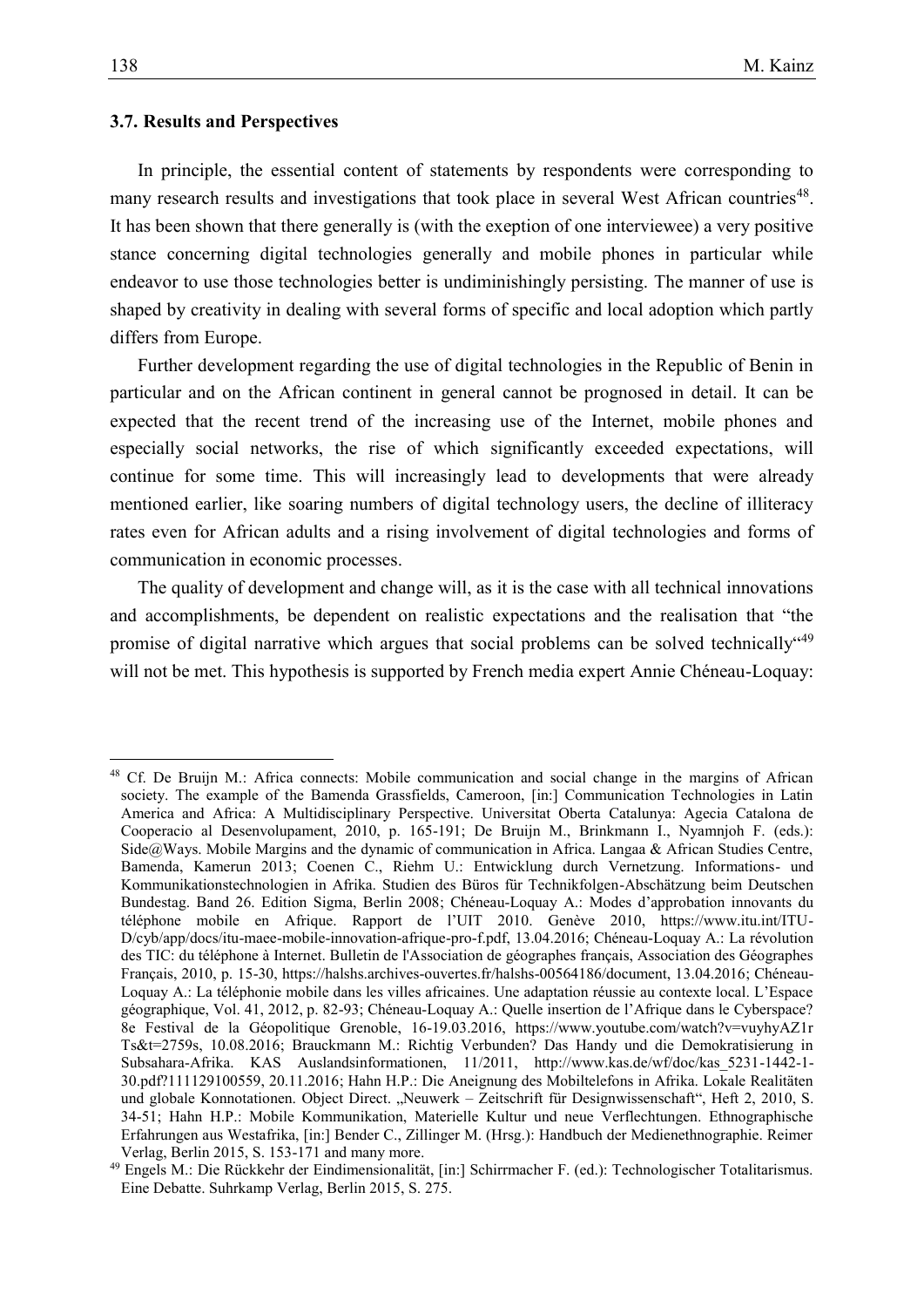"The analysis of projects [in the sphere of digitisation] shows that technology itself cannot solve social problems"<sup>50</sup>.

The threat that there will be a significant divide between population groups that can afford digital devices and the cost of using such devices and those who will not have access to 5 digital communication technologies because of economic or geographical disadvantages is bigger on the African continent than it is in Europe. There is a high risk that the poorest will be "forgotten" especially by mobile operators and other providers who have no commercial interest in economically very poor regions or in regions with very low population density. Because of this, special effort of responsible political authorities in West African countries like the Republic of Benin is needed to take measures that ensure access to such technologies is available for all. This is the indispensable prerequisite/the foundation to equal participation at global development and a minimum of wealth in many African countries.

## 15 **Bibliography**

- 1. Biermann K.: Mobilfunk: Afrikas mobiles Wirtschaftswunder. "Die Zeit", 08.03.2013, 19 http://www.zeit.de/digital/internet/2013-03/afrika-mobilfunk-wirtschaft/komplettansicht, 20 16.11.2016.
- 21 2. Brauckmann M.: Richtig Verbunden? Das Handy und die Demokratisierung in Subsahara-22 Afrika. KAS Auslandsinformationen, 11/2011, http://www.kas.de/wf/doc/kas\_5231-1442- 23 1-30.pdf?111129100559, 20.11.2016.
- 24 3. Chéneau-Loquay A.: Modes d'approbation innovants du téléphone mobile en Afrique. 25 Rapport de l'UIT 2010. Genève 2010, https://www.itu.int/ITU-D/cyb/app/docs/itu-maeemobile-innovation-afrique-pro-f.pdf, 13.04.2016.
- 27 4. Chéneau-Loquay A.: La révolution des TIC: du téléphone à Internet. Bulletin de l'Association de géographes français, Association des Géographes Français, 2010, p. 15-29 30, https://halshs.archives-ouvertes.fr/halshs-00564186/document, 13.04.2016.
- 30 5. Chéneau-Loquay A.: La téléphonie mobile dans les villes africaines. Une adaptation 31 réussie au contexte local. L'Espace géographique, Vol. 41, 2012, p. 82-93.
- 6. Chéneau-Loquay A.: Quelle insertion de l'Afrique dans le Cyberspace? 8<sup>e</sup> Festival de la 33 Géopolitique Grenoble, 16-19.03.2016, https://www.youtube.com/watch?v=vuyhyAZ1r Ts&t=2759s, 10.08.2016.

<sup>&</sup>lt;sup>50</sup> Chéneau-Loquay A.: Modes d'approbation innovants du téléphone mobile en Afrique. Rapport de l'UIT 2010.<br>Genève 2010, https://www.itu.int/ITU-D/cyb/app/docs/itu-maee-mobile-innovation-afrique-pro-f.pdf, Genève 2010, https://www.itu.int/ITU-D/cyb/app/docs/itu-maee-mobile-innovation-afrique-pro-f.pdf, 13.04.2016, p. 33. The original french quote: « L'analyse des projets enseigne que la technologie seule ne résoud pas les problèmes sociaux» (translation by the author).